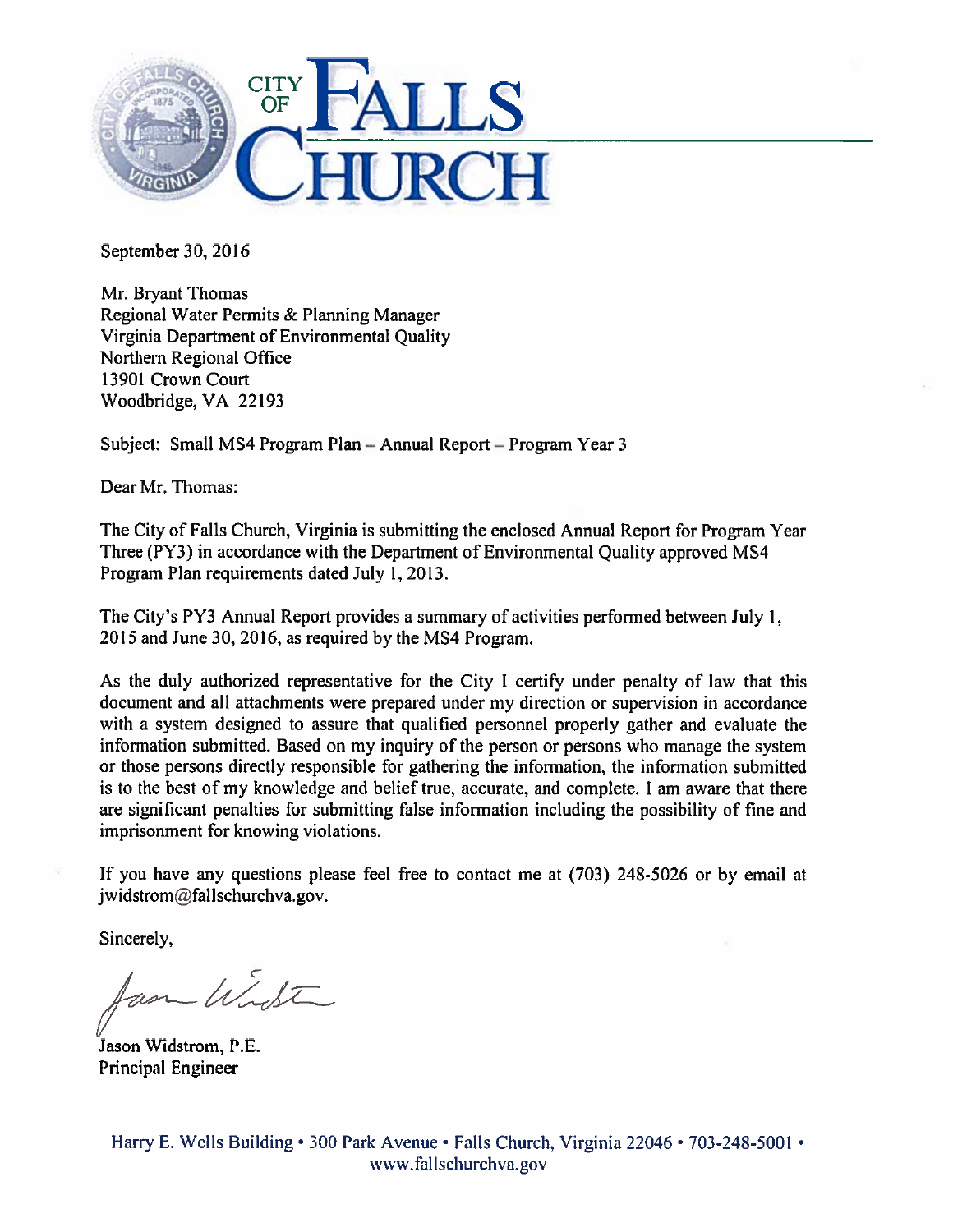

Municipal Separate Storm Sewer System Program Plan Permit Number VAR040065

Annual Report **Permit Year Three** 

September 30, 2016

Performed for compliance with the Authorization to Discharge Under the Virginia Pollutant Discharge Elimination System and the Virginia State Water Control Law Clean Water Act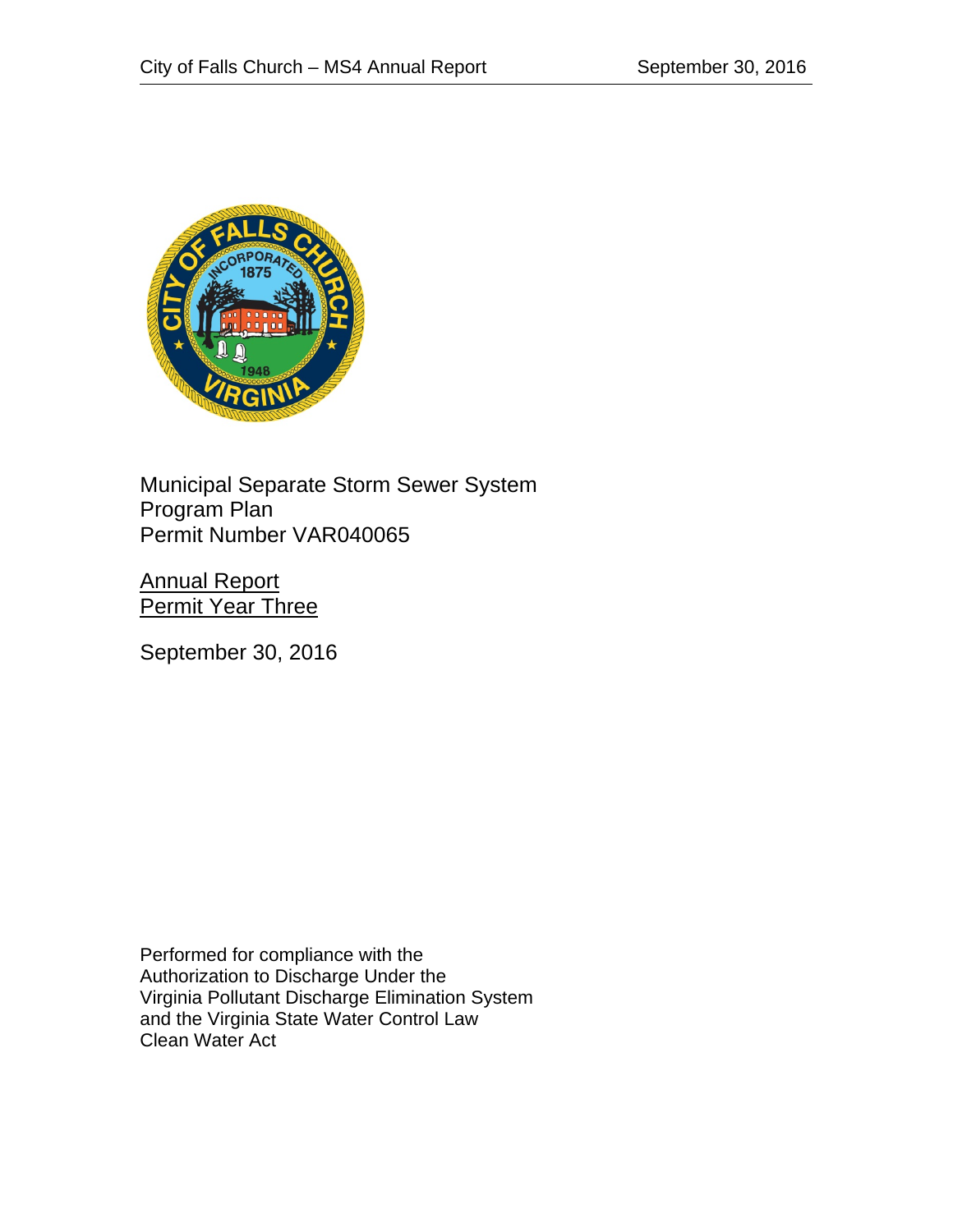# CITY OF FALLS CHURCH

#### CITY COUNCIL MEMBERS

David Tarter - Mayor Marybeth Connelly David F. Snyder Phil Duncan Karen Oliver Dan Sze Letty Hardi

CITY MANAGER F. Wyatt Shields

#### REPORT PREPARED AND COMPILED BY:

DEPARTMENT OF PUBLIC WORKS Jason Widstrom, Principal Engineer

CONTRIBUTING AGENCIES AND ORGANIZATIONS:

DEVELOPMENT SERVICES RECREATION AND PARKS OFFICE OF COMMUNICATIONS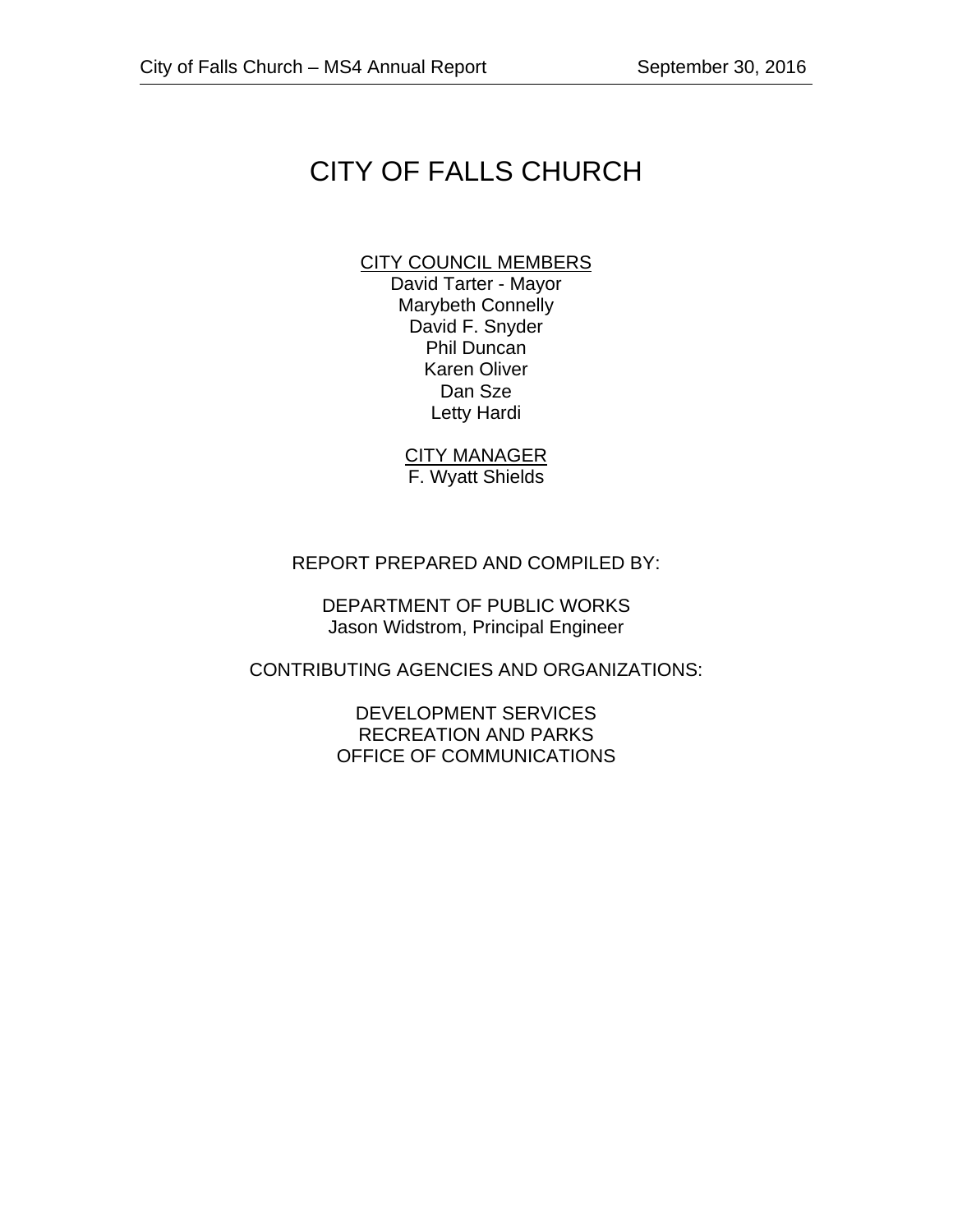# **TABLE OF CONTENTS**

| VI. CONSTRUCTION SITE STORMWATER RUNOFF CONTROL              |  |
|--------------------------------------------------------------|--|
|                                                              |  |
| VIII. POLLUTION PREVENTION / GOOD HOUSEKEEPING FOR MUNICIPAL |  |

# **LIST OF APPENDICES**

- A. Outreach Materials
- B. Public Participation
- C. Outfall Inspections and Report
- D. BMP Database (new additions)
- E. BMP Inspection Memo<br>F. Street Sweeping Log
- F. Street Sweeping Log<br>G. Training
- Training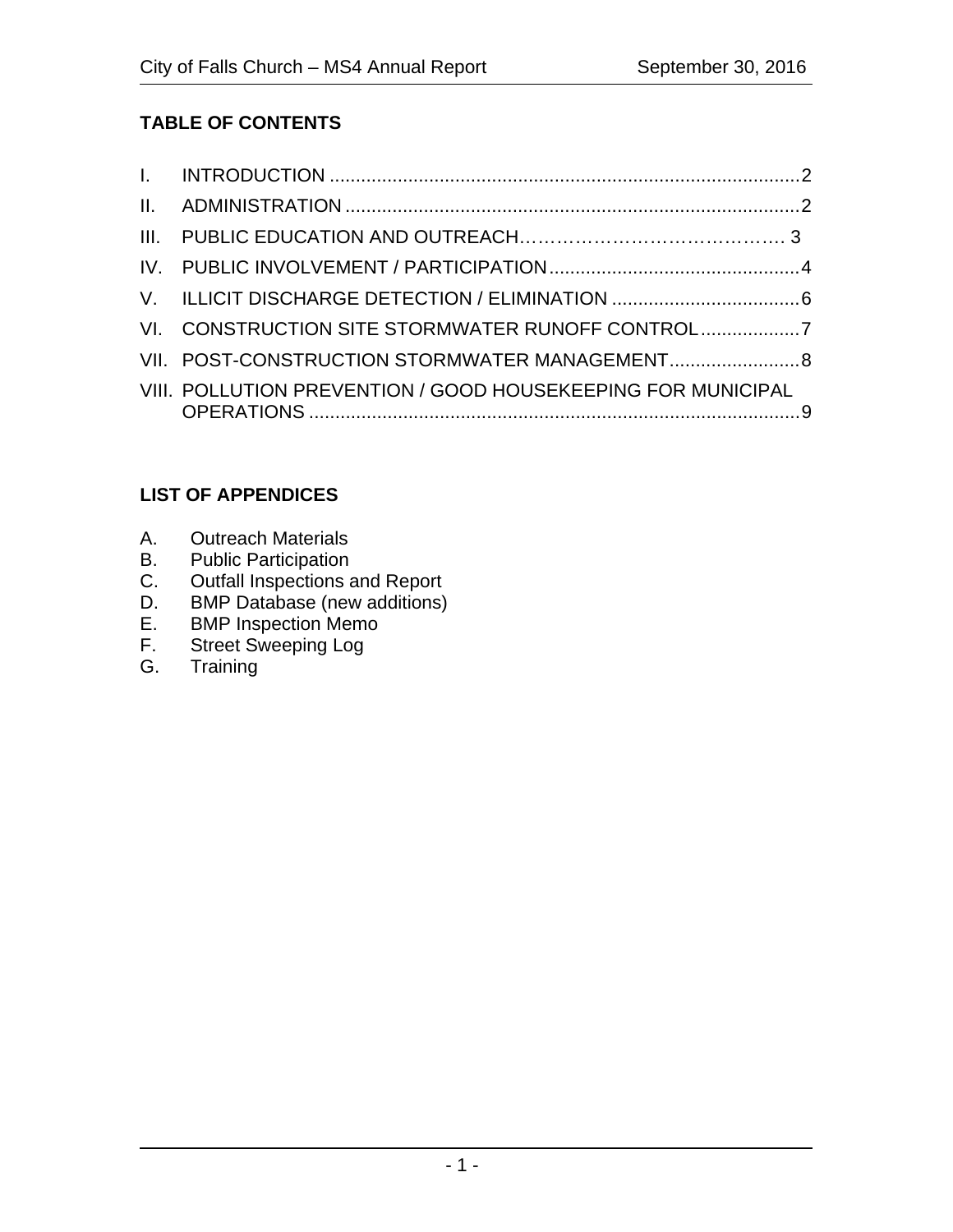# **I. INTRODUCTION**

On July 8, 2013, the City of Falls Church received authorization to operate its small municipal separate storm sewer system (MS4) under a Virginia Pollutant Discharge Elimination System (VPDES) general permit. The general permit, which expires June 30, 2018, requires the City to adhere to an approved MS4 Program Plan. The July 2013 authorization was based on a continuance of the City of Falls Church's 2012 MS4 Program Plan that was in compliance with prior Storm Water Management Program Permit Regulations. This report covers the requirements of that Program Plan, which was updated and included in the Permit Year 2 report.

The City of Falls Church is required to submit an annual report to remain in compliance with the VPDES general permit. The report describes the City's collective efforts in stormwater management and updates the progress toward meeting the Best Management Practices (BMPs) for each of the six Minimum Control Measures (MCM) identified in the City's MS4 Program Plan. Tasks required by the permit in Permit Year Three (PY3) and contained in this annual report are annotated with a BMP shown in italics, for example (*BMP A*), and each corresponds with the MS4 Program Plan. This report places an emphasis on the accomplishments made in PY3, other actions undertaken by the City to meet the stated goals, and a look forward to new general permit requirements. Supporting documentation is provided in the appendices.

# **II. ADMINISTRATION**

The administration of the City's MS4 Program Plan is an important aspect of the plan itself. Throughout the life of the current permit, the plan will remain a dynamic document. The City will update and, where necessary, provide additional schedules to implement best management practices. The process is ongoing from one permit year to the next.

# *Roles and Responsibilities*

There were no changes to the City's roles and responsibilities in PY3. The City will not be relying on another government entity to satisfy permit obligations.

# **III. PUBLIC EDUCATION AND OUTREACH (MCM#1)**

Each year the City of Fall Church performs education and outreach activities related to stormwater and water quality. As part of the MS4 Program Plan our city distributes educational materials to the community and conducts outreach activities about the impacts of stormwater discharges on water bodies and the steps that the public can take to reduce pollutants in stormwater runoff. The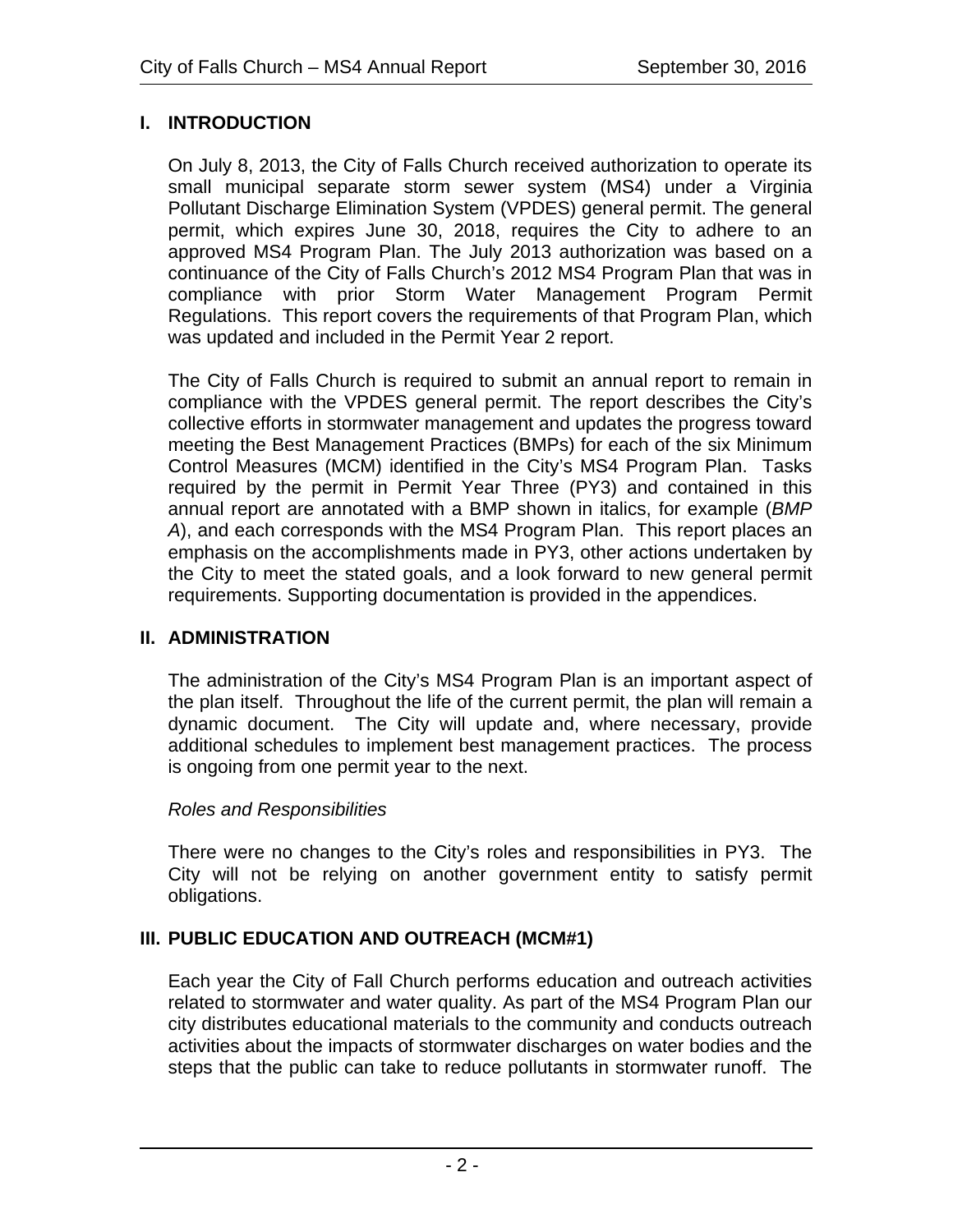City's Public Education and Outreach Table included in Appendix A shows our current and future activities for the current permit cycle.

The City of Falls Church, Department of Public Works (DPW), working in partnership with the State, citizen volunteers, local/regional non-profit groups, and neighboring jurisdictions, has conducted a variety of education and outreach activities during PY3. Among these are the following:

Watershed and Floodplain Awareness Month – The City Mayor proclaimed May 2016 "Watershed Awareness Month". This year one of our stormwater engineers read an announcement outlining the importance of watershed protection and outlining various activities sponsored by the City in celebration of Watershed Awareness Month. Additionally, the City also proclaimed June 2-12, 2016 as Chesapeake Bay Awareness Week. The Mayor's proclamations are provided in Appendix B.

Local Newspapers (MCM#1 *BMP A*) – DPW staff placed three separate articles on watershed protection in the *Falls Church News-Press* (total circulation of 10,000 in the greater Falls Church area), in PY3. Each article is provided in Appendix A.

Northern Virginia Clean Water Partners (MCM#1 *BMP B*) – The City participated with other local jurisdictions as part of the Northern Virginia Clean Water Partners (NVCWP) to conduct a regional advertising campaign targeting the most prevalent and controllable forms of contamination in local waterways, including pet waste, household chemicals, and disposal of waste oil. The NVCWP funded an "Only Rain Down the Drain" advertising campaign through Comcast Spotlight and covered the topics of pet waste, lawn care, and auto care. Through this campaign the NVCWP commercial received 16,750,236 household impressions in PY3, resulting in more than 20% of our target audience being reached.

A copy of the NVCWP annual report can be found in Appendix A.

Stormwater Website (MCM#1 *BMP C, BMP D*) – In May of 2014 the City of Falls Church launched a brand new website. This allowed DPW and the Office of Communications staff to update and freshen up the stormwater webpages. The new webpages list information on stormwater pollution, stormwater projects, the MS4 program, the updated stormwater ordinance, and the Stormwater Utility Program. The stormwater section also has information about different BMPs and credit programs for the Stormwater Utility. Select material is provided in Spanish. All of the materials can be found using our shortcut link, http://www.fallschurchva.gov/173/Stormwater. We are still awaiting the page counts for PY3 and will report them when available.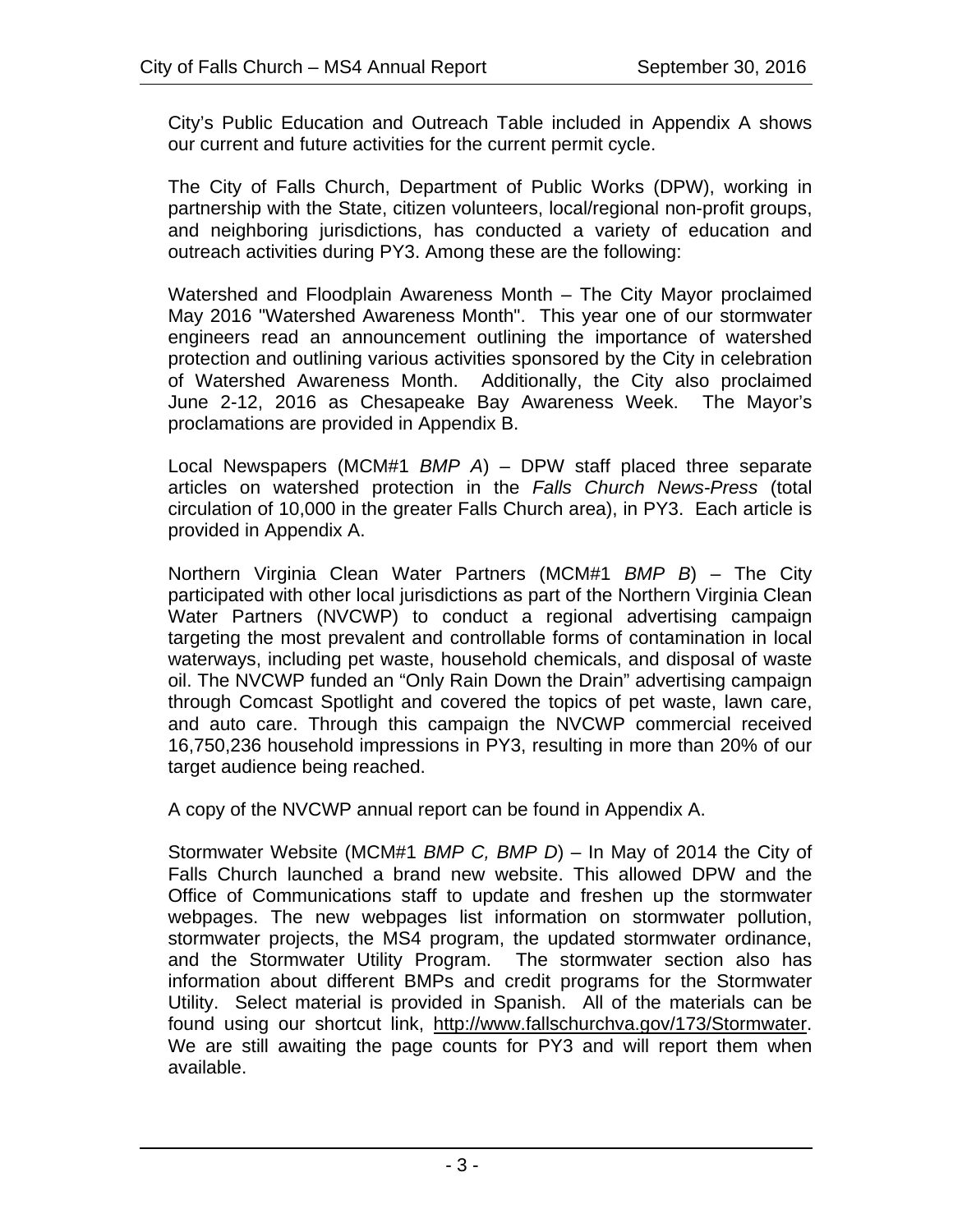Pet Waste Outreach (MCM#1 *BMP E*) – DPW developed a mailer specifically targeting pet owners to educate them on proper management of pet waste for the protection of water quality. It was mailed to all 728 citizens who hold a dog license. The same publication continued to be made available throughout City Hall and on the City's website in PY3. A copy of the mailer is included in Appendix A.

Citizen engagement (MCM#1 *BMP F*) – On May 7, 2014 the City's Request Tracker on the website enabled citizens with an opportunity to provide input on stormwater issues from flooding to illicit discharges. The system is easily accessible and frequently used by the public; however, only one citizen took advantage of it for stormwater related complaints in PY3. We typically get direct emails and phone calls from residents that view our website and get contact information. During PY3 we had 235 contacts specifically for stormwater related items logged in our database.

#### **IV. PUBLIC INVOLVEMENT / PARTICIPATION (MCM#2)**

The City promotes public involvement in stormwater related matters whenever possible, as it is viewed as another component of the City's education and outreach activities. Each year the City of Falls Church provides opportunities for the public to be involved with implementation of the stormwater management program and to report possible stormwater pollution incidents. Among these are the following:

City Council (MCM#2 *BMP A*) – In PY3 the City Council discussed stormwater funding and approval of contracts for stormwater projects during work sessions and regular meetings. Staff also provided an overall report on the progress of the stormwater management program and the stormwater utility fee. Additionally, the City Council proclaimed May 2016 Watershed and Floodplain Awareness Month and June 2-12, 2016 as Chesapeake Bay Awareness Week. A list of the City Council's meetings and above mentioned reports are provided in Appendix B.

Citizen engagement (MCM#2 *BMP B*) – On May 7, 2014 the City's Request Tracker on the website enabled citizens with an opportunity to provide input on stormwater issues from flooding to illicit discharges. The system is easily accessible and frequently used by the public; however, only one citizen took advantage of it for stormwater related complaints in PY3.

Environmental Services Council (ESC) (MCM#2 *BMP C*) – The ESC, a citizen advisory board to City Council, lists watershed quality as one of its primary areas of focus. The group continues to have the opportunity to comment on large development projects and to make recommendations for development concessions such as green roofs, water retention features, green space, and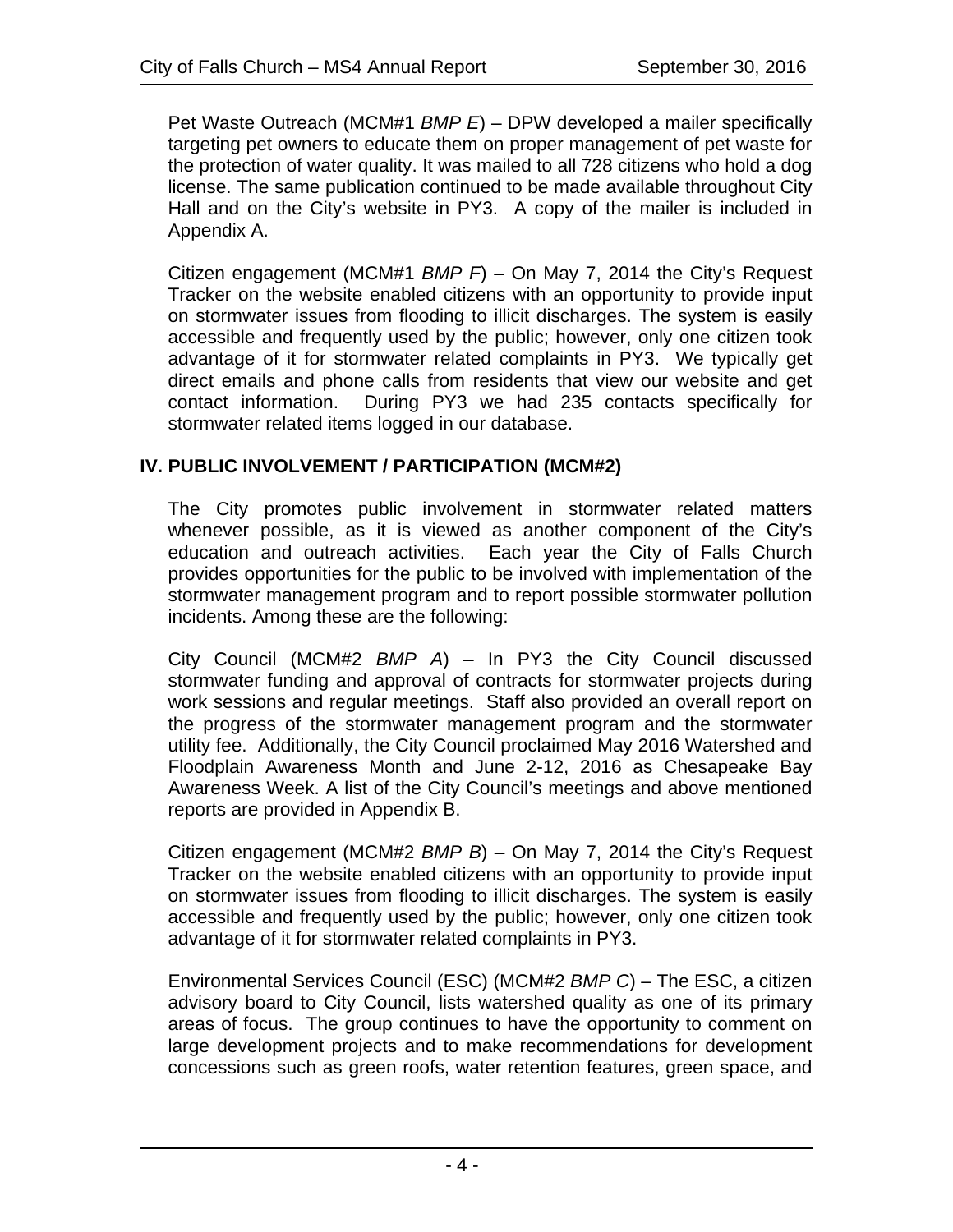landscaping improvements. The agendas for the one meeting held in PY3 that pertaining to the MS4 Program Plan is provided in Appendix B.

Habitat restoration (MCM#2 *BMP D*) – The Falls Church Habitat Restoration Team, a subgroup of the ESC, along with the City's Urban Forestry Division hosted six habitat restoration events in PY3. The volunteers engaged in removing non-native invasive plants as well as planting native plants. The task group also hosted a native plant sale to promote the importance of planting native trees and shrubs. Approximately 6,800 square feet of invasive species (English Ivy, Bush Honeysuckle, Wineberry, Multi-flora Rose, Garlic Mustard, and Bamboo) were removed across four City parks. We also restored 12,000 sq.ft. of park by planting 919 herbacious and 313 woody plants in Howard E. Herman Stream Valley Park

Neighborhood Tree Program (NTP) (MCM#2 *BMP E*) – The NTP was initiated by the Village Preservation and Improvement Society (VPIS) in 2000 as a response to the decreasing number of City street trees. The NTP is a collaboration between citizen volunteers (through VPIS) working in partnership with the City's Urban Forestry Division. Its goals are to increase the number of trees in the City and educate the community about the importance of trees, which help to slow down runoff, thereby reducing erosion, and improve water and air quality by removing pollutants. Since its foundation in 2000, the program has planted hundreds of street trees in the City. In PY3 the City continued to support the program financially and promote NTP events using staff time and resources, which resulted in the NTP engaging approximately 50 volunteers and planting 54 trees.

Promote city-wide clean-up events (MCM#2 BMP F) – Each year the City holds two clean-up events (Fall 2015 and Spring 2016). In PY3 the City had 82 volunteers (40 in the fall, 42 in the spring) that picked up a total of 24 bags of recyclables and 46 bags of trash. More information on the City's program can be found here:

http://www.fallschurchva.gov/940/Environmental-Volunteer-Opportunities

Provide MS4 Plan on City website and in hard copy at City Hall (MCM#2 *BMP G*) – The latest versions of the MS4 Program Plan and annual reports can be found online:

http://www.fallschurchva.gov/262/Yearly-Permits

Public Education and Outreach Plan (MCM#2 *BMP H*) – The City's Public Education and Outreach Table is included in Appendix B. The table shows our current and future activities for the current permit cycle. The City's goal is to reach 20% of the population. In PY3, the City was most successful with its advertising in the local paper and through the Northern Virginia Clean Waters Partners ad campaign.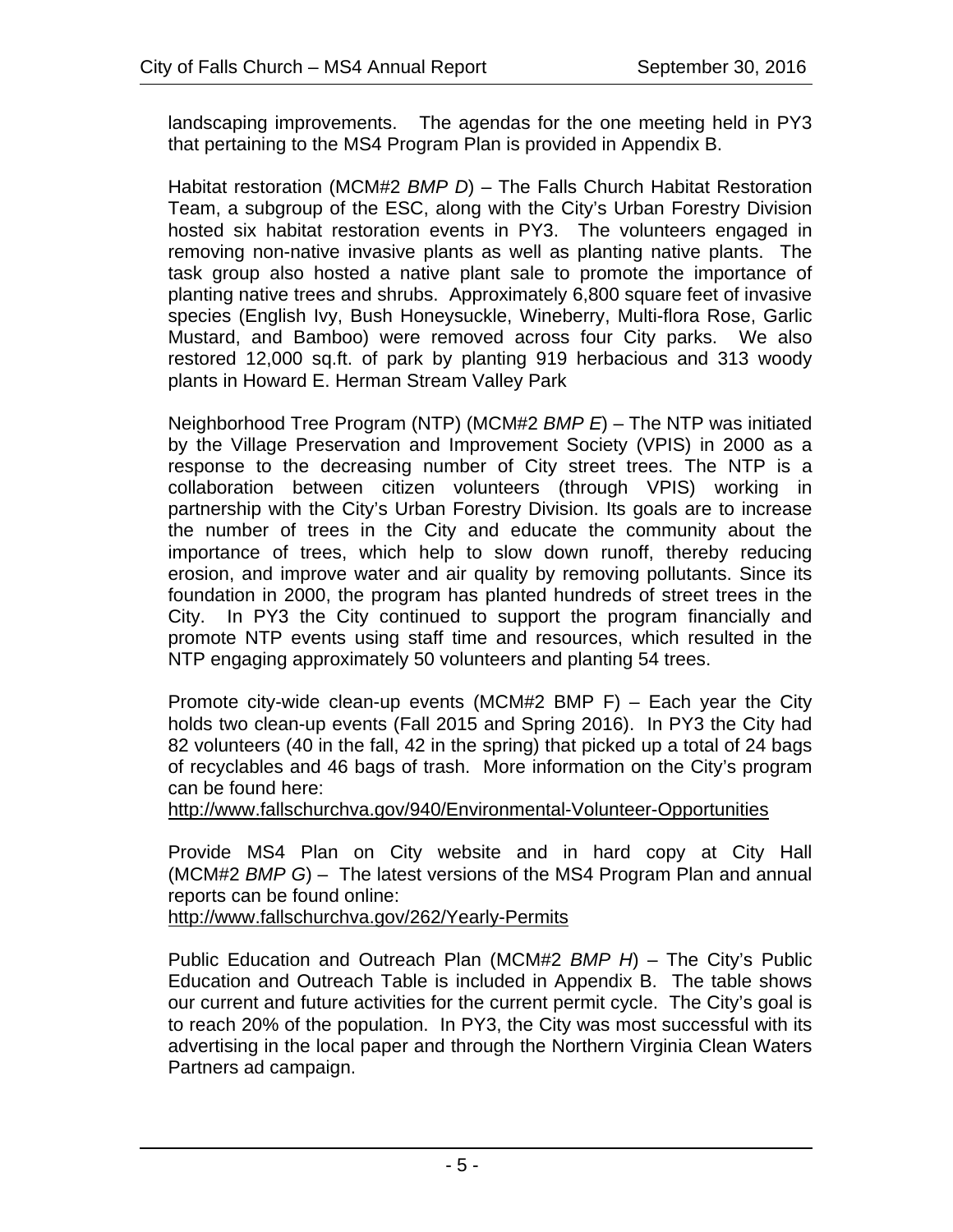Rain Barrel Workshops – In cooperation with Arlington County, Arlingtonians for a Clean Environment, Fairfax County, and Northern Virginia Soil and Water Conservation District, City of Alexandria, and the Reston Association, the City participated in several "Build-your-own" workshops and distribution events.

#### **V. ILLICIT DISCHARGE DETECTION / ELIMINATION (MCM#3)**

The City currently takes a proactive stance when dealing with illicit discharges. In PY1 the City adopted Chapter 35, Stormwater, which contains a section for the definition and enforcement of Illicit Discharges. The Code gives the City clear authority to investigate complaints and address issues quickly. In an effort to limit illicit discharges, each year the City of Falls Church proactively performs activities to target specific audiences. During PY3 the City did so in the following ways:

Citizen engagement (MCM#3 *BMP A*) – On May 7, 2014 the City's Request Tracker on the website enabled citizens with an opportunity to provide input on stormwater issues from flooding to illicit discharges. The system is easily accessible and frequently used by the public; however, no citizens took advantage of it for stormwater related complaints in PY2.

Storm drain map updates (MCM#3 *BMP B*) – In PY1, the City continued to use the storm drain mapping provided by the United States Army Corps of Engineers, as noted in the last annual report. The map, which covers the entire city, exists in a GIS format created from a comprehensive physical survey of the City's storm system. It identifies sub-drainage areas within the city limits that either drain into Tripp's Run or Four Mile Run. As DPW staff performs general maintenance to the storm drainage system they are flagging inconsistencies in the mapping. Our engineering inspectors then locate the structures with a handheld GPS data collector that has sub-meter accuracy. No outfalls were added to our inventory in this permit cycle.

Notification of Interconnection (MCM#3 *BMP C*) – This was not performed in PY3 because there were no changes to outfalls in the City's stormwater conveyance system.

IDDE Program (MCM#3 BMP D) – The City operates an Illicit Discharge Detection and Elimination (IDDE) Program. In PY1 the City began reviewing the document with an eye to comply with the new General Permit requirements. The City's engineering consultant GKY and Associates found the document needed to be updated and recommended a complete revision to streamline it. In PY2 the IDDE Standard Operating Procedures Manual, or simply the IDDE Manual, was finalized as our main program document.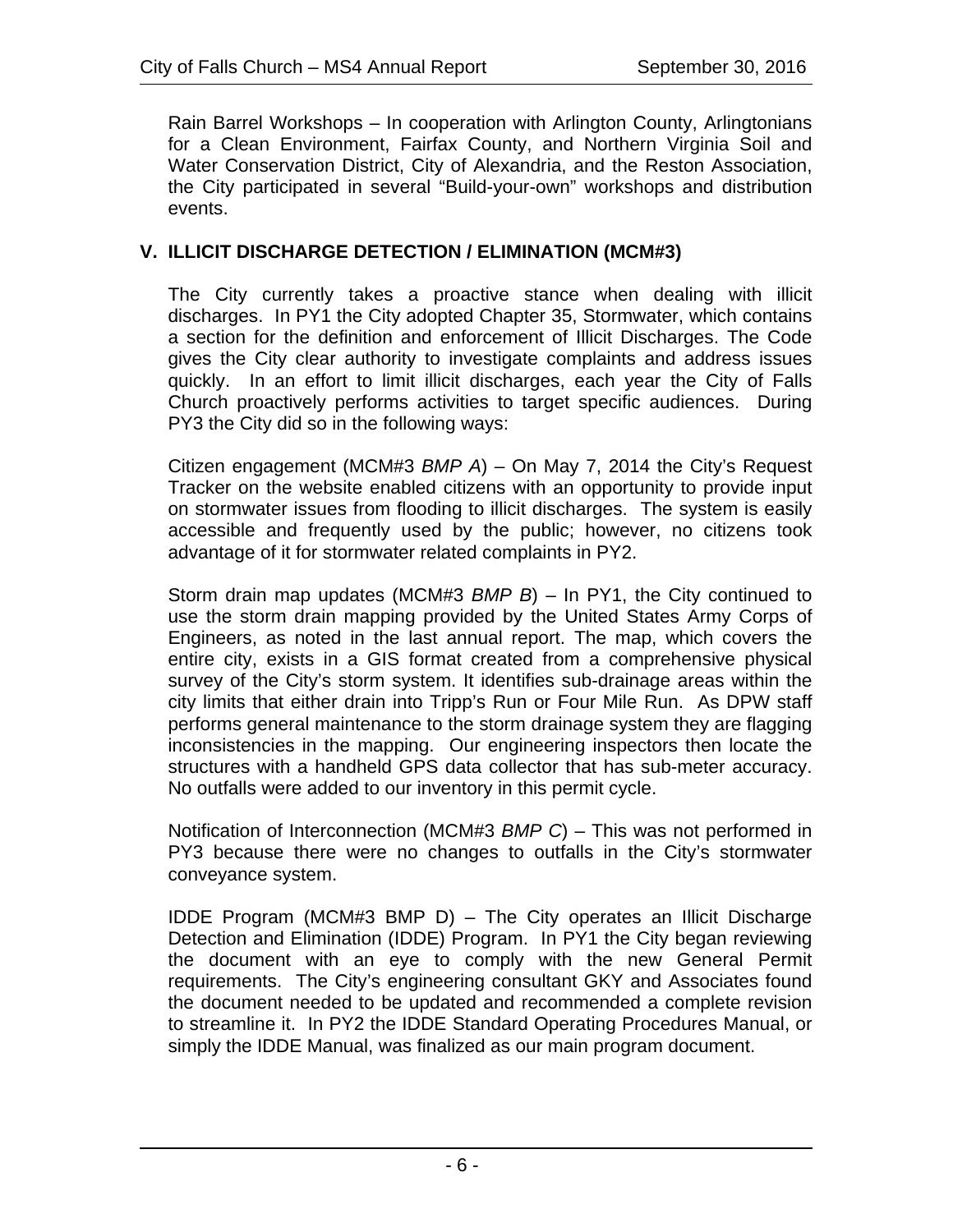Outfall Screening (MCM#3 BMP D) – Each year DPW staff performs a streamwalk to locate, inspect and characterize the outfalls in the City's streams. The process was first performed in 2007 as a pilot program to monitor, investigate and correct illicit discharges in the City. The methodology used in the initial baseline and outlined in the manual, "Illicit Discharge Detection and Elimination: A Guidance Manual for Program Development and Technical Assessments" by the Center for Watershed Protection (CWP), was used during the PY3 assessment.

31 outfalls were screened during dry weather. All outfalls with flow were screened for visual indicators, and those with flow for pH, temperature, and chlorine. The City acquired a Hach colorimeter for PY3 for use in chlorine testing.

As follow-up to our PY2 finding of outfall E2731 as suspect, the City identified several problems in that watershed during PY3. IDDE incidents 15\_008, 15\_009, and 15\_010 are all upstream of outfall E2731. In PY2 a car wash operation at Enterprise Car Rental in this watershed was cited for illicit discharge but received a DEQ permit (#VAG750239), for that operation. The City again rated this outfall as suspect in PY3 and will continue to monitor upstream areas contributing to this outfall to further reduce possible illicit discharges.

Illicit discharge investigations were conducted on 16 occasions in PY3, up from 8 in PY2. This increase is in part due to a focus on residential construction sites as sources of illicit discharge. A summary of these investigations, including date of suspected discharge, how the investigation was resolved, the resolution, and the date closed is included in Appendix E.

Targeted Outreach (MCM#3 BMP E) – In PY3, DPW staff distributed a letter and poster to all local automotive businesses. The purpose was to educate them about possible/common sources of pollution stemming from the automotive industry. Included with the letter was a poster entitled "Good Cleaning Practices" along with a flier entitled "Stormwater Pollution Prevention" for each employee to read over. The flier was provided in both English and Spanish. Copies of the letter, poster and flier can be viewed in Appendix A.

Illicit Discharge Code (MCM#3 *BMP F*) – The new stormwater ordinance containing illicit discharges language was adopted on March 24, 2014. A copy of the ordinance was provided in the PY1 annual report. No update.

# **VI. CONSTRUCTION SITE STORMWATER RUNOFF CONTROL (MCM#4)**

Erosion and Sediment Control Program (MCM#4 *BMP A*) – In January 2007, the Virginia Department of Conservation and Recreation (DCR) conducted a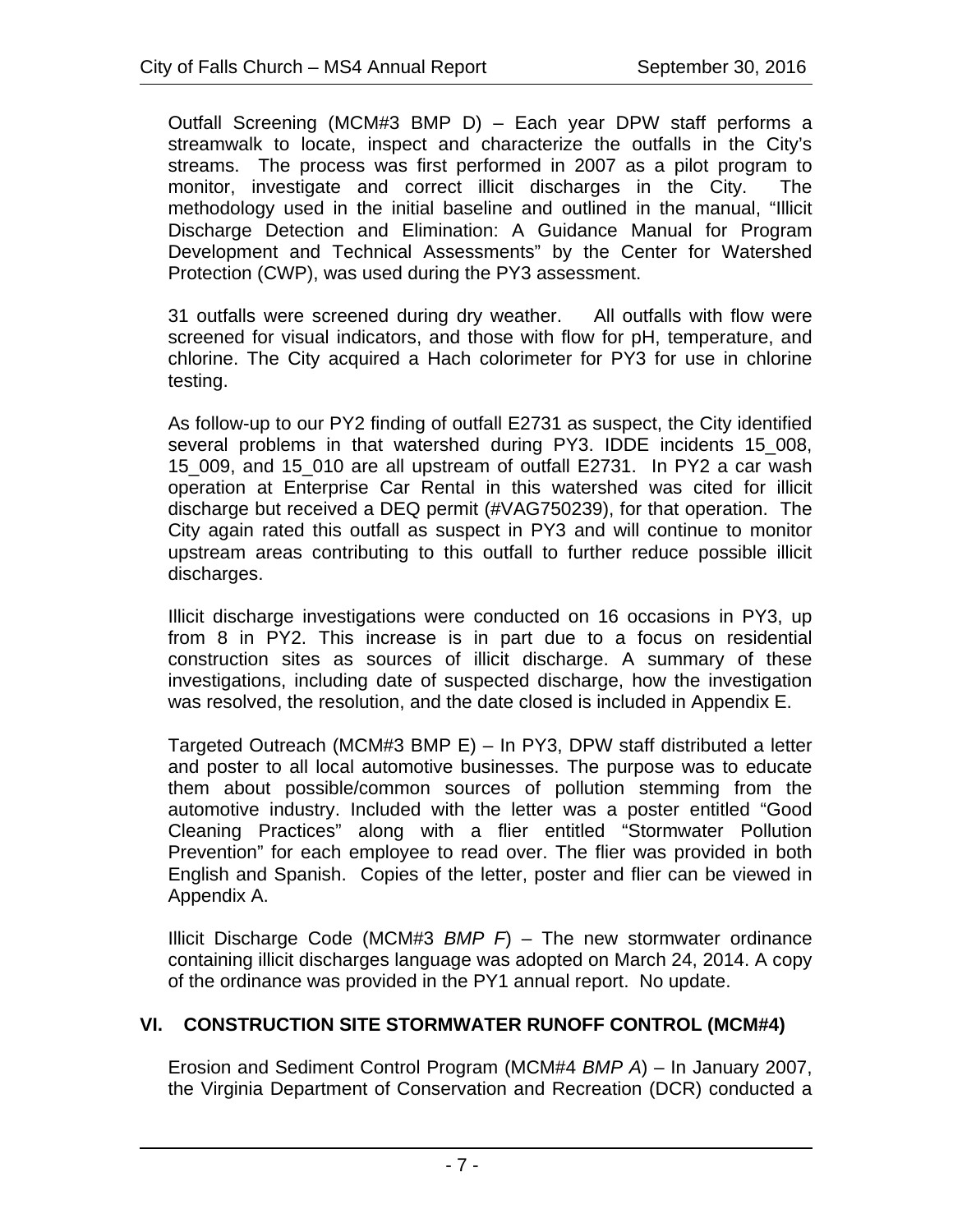review of the City's Erosion and Sediment Control (ESC) program to gauge compliance with Virginia DCR standards. The review found that the City met the minimum standards of effectiveness in controlling erosion, sediment deposition, and nonagricultural runoff and is "consistent" with Virginia Erosion and Sediment Control Law and Regulations.

In PY1, DEQ approved the City's Virginia Stormwater Management Program (VSMP). As part of the application process the City had to demonstrate different aspects of its program as it relates to this MCM. A copy of the VSMP application package can be made available if needed. By the end of PY4 the City intends on combining the elements of the construction site stormwater runoff control program, post-construction, and illicit discharge program into a single document called the Falls Church Stormwater Management Handbook.

In PY3, City staff oversaw 65 active construction sites with a land disturbance plans totaling 18.49 acres. 1391 inspections were logged in the Erosion and Sediment Control Inspection Database. The City provided 30 written warnings, and issued 6 Notices to Comply during the last year. Compliance was typically reached using verbal and written warnings. In PY3 City staff applied our fee structure to greater effect. Both Erosion and Sediment Control violations and Illicit Discharge fees were used as compliance tools. In total, 6 fees were issued for E&S violations or sediment-laden illicit discharge.

Construction site SOP (MCM#4 *BMP B*) – The City developed a Construction Site Stormwater Runoff Control Program Operating Procedure document in PY2. No change in PY3. The City will incorporate this document into a single document called the Falls Church Stormwater Management Handbook in PY4.

Citizen engagement (MCM#4 *BMP C*) – On May 7, 2014 the City's Request Tracker on the website enabled citizens with an opportunity to provide input on erosion and sediment control issues. The system is easily accessible and frequently used by the public; however, only one citizen took advantage of it for stormwater related complaints in PY3. We did however receive several emails and phone calls from residents concerning erosion and sediment control on single-family home construction sites.

# **VII. POST-CONSTRUCTION STORMWATER MANAGEMENT (MCM#5)**

Chesapeake Bay Preservation Ordinance (MCM#5 *BMP A*) – The City of Falls Church continues to implement the provisions of the Chesapeake Bay Preservation Overlay District (CBPOD) Ordinance, specifically as they relate to the MS4 Program Plan post-construction stormwater management. The City also maintains a highly rated, consistent Chesapeake Bay Preservation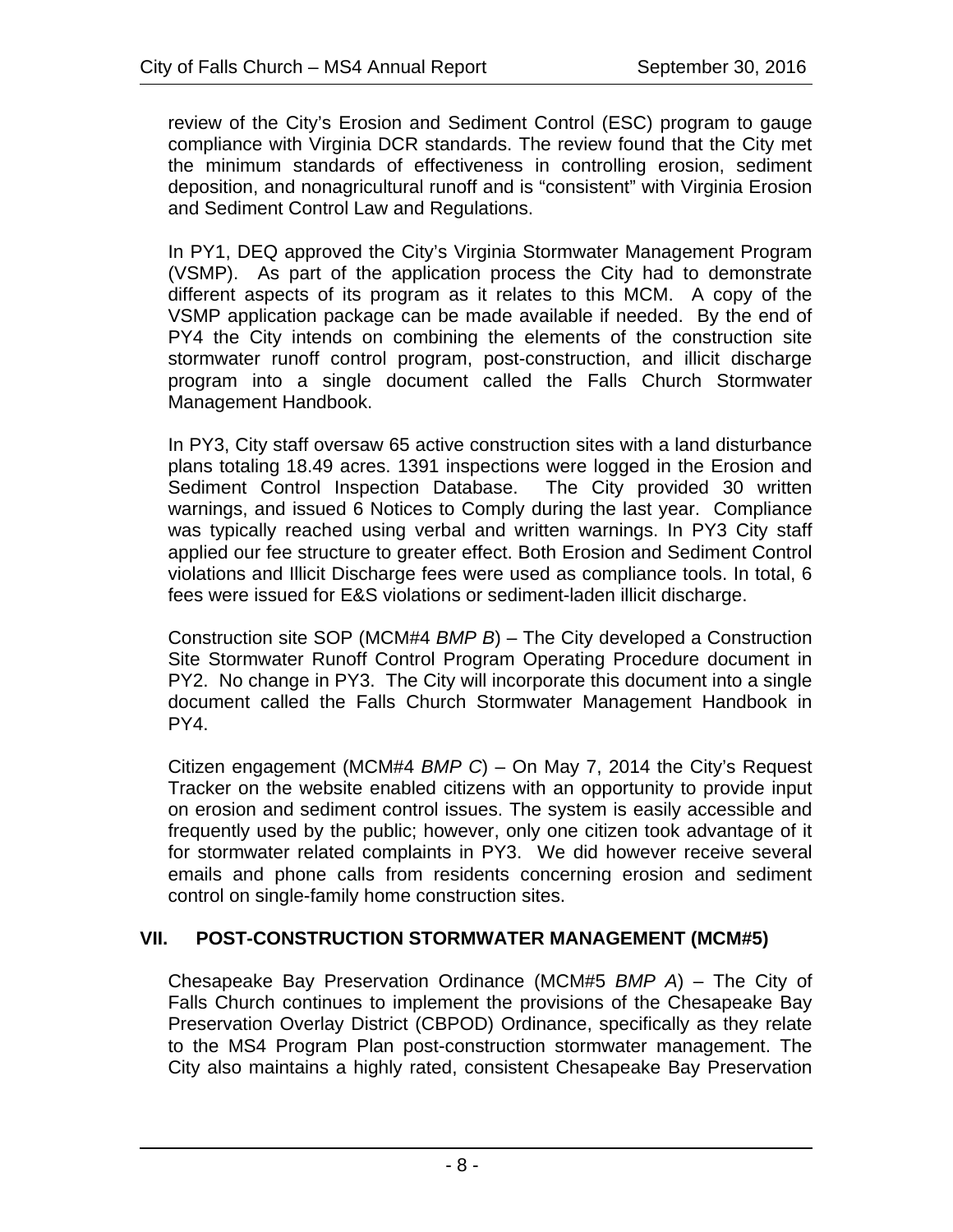Ordinance as required under the Virginia Chesapeake Bay Preservation Area Designation and Management Regulations.

In 2014, DEQ approved the City's VSMP. As part of the application process the City had to demonstrate different aspects of its program as it relates to this MCM. By the end of PY4 the City intends on combining the elements of the construction site stormwater runoff control program, post-construction, and illicit discharge program into a single document called the Falls Church Stormwater Management Handbook.

Stormwater Facilities (MCM#5 *BMP B, C*) – The review process for new developments and redevelopments remains integrated into the building permit process and is permitted under the City's Stormwater Management Permit. A permit is required as part of a grading plan or a site plan when land disturbance exceeds 2,500 square feet or is located in the Resource Protection Area. Where required by City Code, stormwater Best Management Practice (BMP) facilities are installed and approved by City staff. Prior to construction, the City requires a signed and recorded maintenance agreement for these facilities. A Microsoft Access database is used to track pertinent information about these facilities, such as the type of facility, location, watershed, and area treated. A list of the new BMPs for PY3 are provided in Appendix D.

In PY3, City staff oversaw 33 new land disturbance plans totaling 6.11 acres. 17 new BMPs came online during PY3. 10 facilities treating 0.54 acres drain to Tripp's Run (PL-26) and 7 facilities treat 8.21 acres draining to Four Mile Run (PL-25).

Stormwater Facility Inspections (MCM#5 *BMP D, E*) – In PY3 the City continued inspections of stormwater BMP/facility assessments and enforcement actions. The inspection team, comprised of two City inspectors, conducted 102 BMP inspections during the past year. In PY3 the City inspected all City-owned and operated facilities, including those of Falls Church City Public Schools. A summary memo from the lead inspector is provided in Appendix E.

BMP Inspection Policies and Proceedures (MCM#5 *BMP F*) – Efforts to revise the Stormwater Management Facility Inspection Standard Operating Procedure Manual are complete. The new manual, including template enforcement letters, was implemented in PY3. By the end of PY4 the City intends on merging this document with the Falls Church Stormwater Management Handbook.

#### **VIII. POLLUTION PREVENTION / GOOD HOUSEKEEPING FOR MUNICIPAL OPERATIONS (MCM#6)**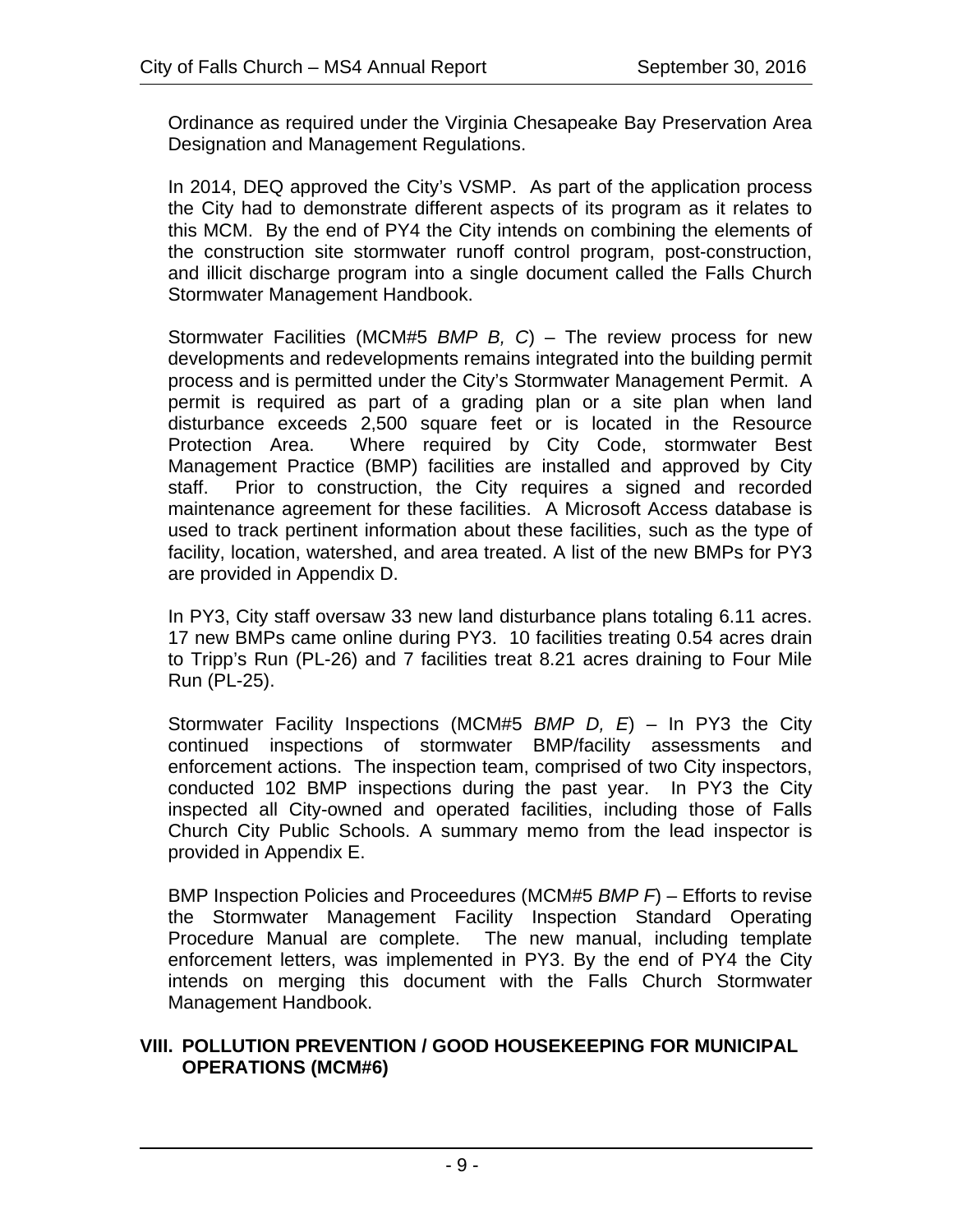The City continued to maintain and revise, as needed, the Operation and Maintenance Program in PY3. The ultimate goal of this program is to prevent/reduce pollutant runoff from municipal operations through education, specific training, and program analysis. The City performed the following activities in PY3 to achieve this goal:

Street Sweeping (MCM#6 *BMP A*) – The City continued its street-sweeping contract in PY3. Street sweeping was performed twice along streets in commercial and residential corridors as stipulated in the permit. The City also requested additional street sweeping on an as needed basis. Sweeping accounted for 227.5 tons of sediment and debris being removed from the streets. A copy of the City's street sweeping logs in provided in Appendix F.

Leaf Collection – The Operations Division vacuums leaves from all residential streets within the City each year, from mid-October to the end of December. This practice is a cost-effective way of removing organic material that may otherwise accumulate on streets and wash into the storm drain system. The collected leaves are ground into leave mulch and delivered back to residents for use on their properties. The leaf mulch provides a beneficial way for residents to improve soil quality and reduce water use.

Training (MCM#6 *BMP B*) – Employees in the Engineering Division, Operations Division and Urban Forestry Division of Public Works and maintenance crews with Recreation and Parks received pollution prevention training in June of 2015. The topic this year was revised from operational activities to PCBs. This was done because it is part of the recently submitted TMDL Action Plan for PCBs. A slideshow was shown to staff and followed with discussion. The presentation and a list of attendees are provided in Appendix G.

Additionally, employees receive regular on-the-job training to prevent pollution or contamination from entering the storm water based on the job functions they are assigned. For example, crews responsible for sewer line breaks are trained to properly contain and cleanup the contaminated area.

The City has three employees trained to perform solid waste code inspections. These inspectors are responsible for the enforcement of the City's Solid Waste Code, Chapter 13. Operation's street crews and residents report potential code violations and inspectors are responsible for inspection, notifying the responsible party, and ensuring correction. A solid waste code log is used to track violations.

Fairfax County Health department is contracted by the City of Falls Church to respond to solid waste complaints that include a health component (such as rats or mosquitoes). The Arlington County Fire Department and the City of Falls Church Volunteer Fire Department respond to hazardous material spills.